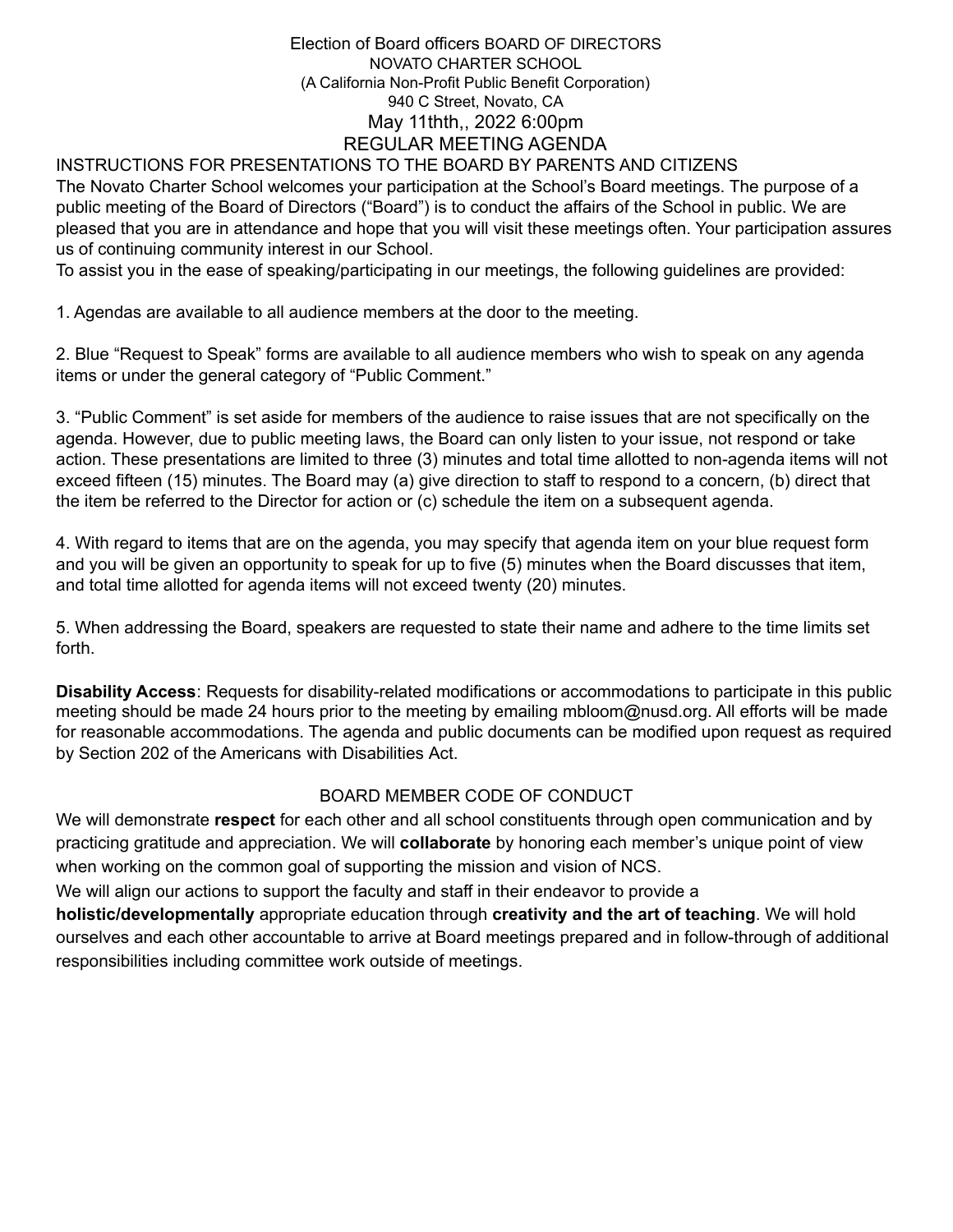## BOARD MEETING CODE OF CONDUCT

We welcome the public to our Board Meetings! We request that each visitor honor the following agreements in support of our school core values:

• Maintain open, respectful body language and tone of voice when sharing viewpoints.

• Respect the Direct Communication model by bringing any concern first to the person(s) most directly connected or responsible for the topic.

- Offer full listening and attention and lend a benefit of the doubt to each member.
- Honor established agreements and limitations of the board meeting format including:
- Time limits
- Discussion limited only to agenda items (no discussion of non-agendized topics)
- Avoid interrupting others
- Stay focused on speaker and topic (do not engaging in distracting behavior/side conversations)
- Express gratitude and appreciation whenever/wherever possible.

### **1. Call Meeting to Order, Roll Call** Craig Allender 5 Min.

| <b>Board Member</b>                     | <b>Present Absent Late</b> | Arrival time |
|-----------------------------------------|----------------------------|--------------|
| Craig Allender, Chair (CA)              |                            |              |
| Erik Berkowitz, Trustee (EB)            |                            |              |
| Bridgette Corridan, Secretary (BC)      |                            |              |
| Lia Heath, Chief Financial Officer (LH) |                            |              |
| Dani Harmon, Trustee (DH)               |                            |              |

# **2. Agenda Modification** Craig Allender 5 Min.

**3. Public Comment** Craig Allender 5 Min. *This is the opportunity for members of the community to speak on topics that are not agendized on tonight's board meeting. Because these are not agendized items the board* and staff may not dialog back and forth with you. If you have a specific question that staff may be able to answer, staff may contact you. Should a board member choose to have this placed on a future meeting they *may contact staff to do that*.

### **OPEN SESSION**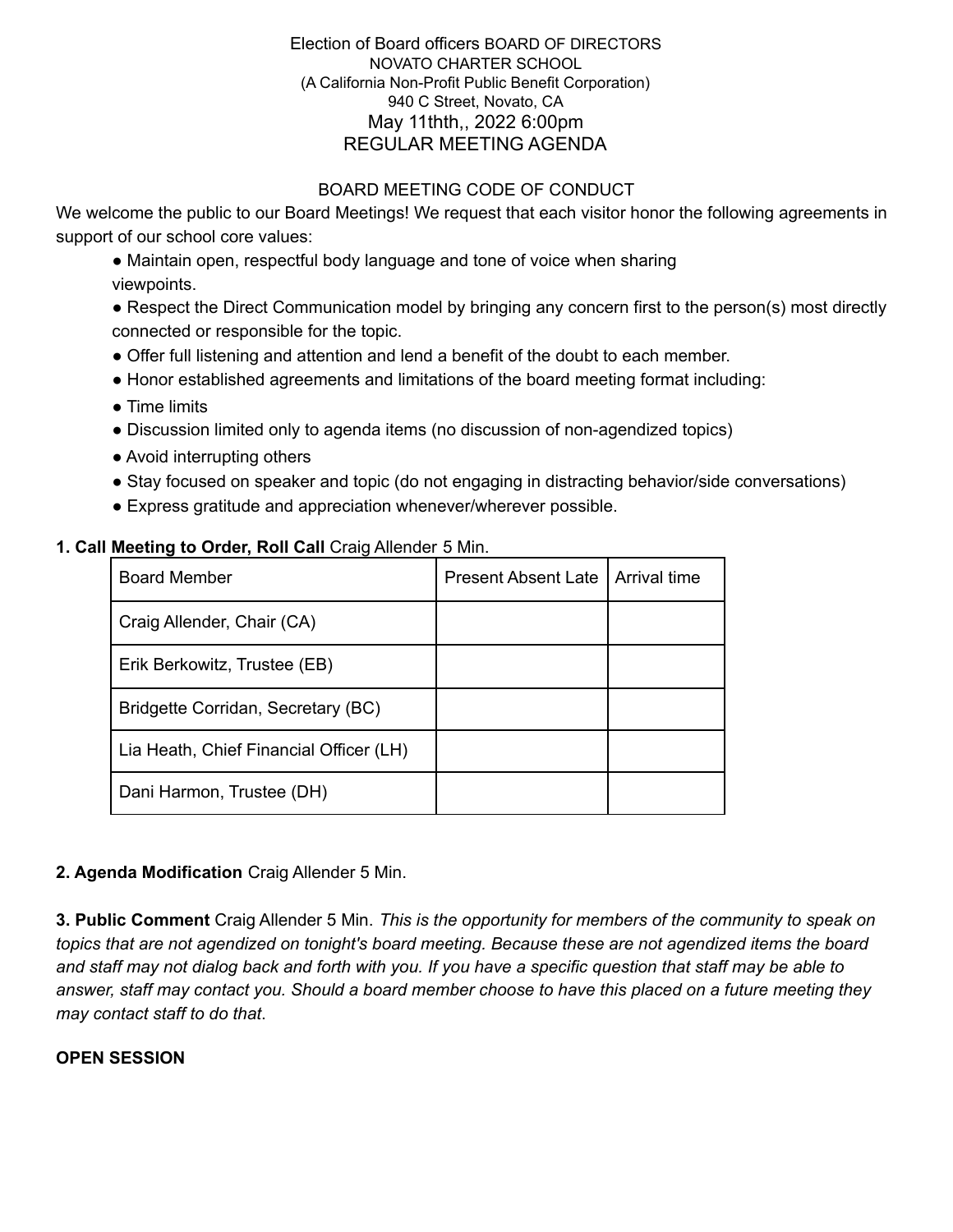## **4. Consent Agenda Items** Craig Allender 5 Min.

Consent Agenda Items : All matters listed under the consent agenda are considered by the Board to be routine and will be approved/enacted by the Board in one motion in the form listed below. Unless specifically requested by a Board member for further discussion or removed from the agenda, there will be no discussion of these *items prior to the Board votes on them.*

- A. Approve Minutes: April 13th, 2022
- B. Approve IRS Form 990 and FTB Form 199

| Moved By:       |  |  |  |  |
|-----------------|--|--|--|--|
| Seconded<br>By: |  |  |  |  |
| Action:         |  |  |  |  |

### **5. PUBLIC HEARING**

- A. Preview 2022-2023 Draft Budget
- B. 2022-2023 Local Control Accountability Plan

### **6.Board Discussion/Action Items**

- A. Student Dress and Grooming Policy-*First Reading*
- B. Field Trip Policy-*First Reading*
- C. Staff/Student Interaction Policy-*First Reading*
- D. 2022 Board Elections application reviews

# **CONVENE TO CLOSED SESSION**

**In accordance with the Brown Act, the Board may convene to closed session to discuss a narrow range of items for which the need for confidentiality takes precedence over the need for a transparent** process. The public will be asked to leave the room while the Board is in closed session, and will be **invited to return when the closed session has concluded. Prior to the Board convening to closed session, the public will be given the opportunity to comment on closed session agenda items.** Following a closed session, there will be a report out in open session of any action taken by the **Board.**

**1. PUBLIC EMPLOYEE PERFORMANCE EVALUATION – Executive Director – Government Code Section 54957**